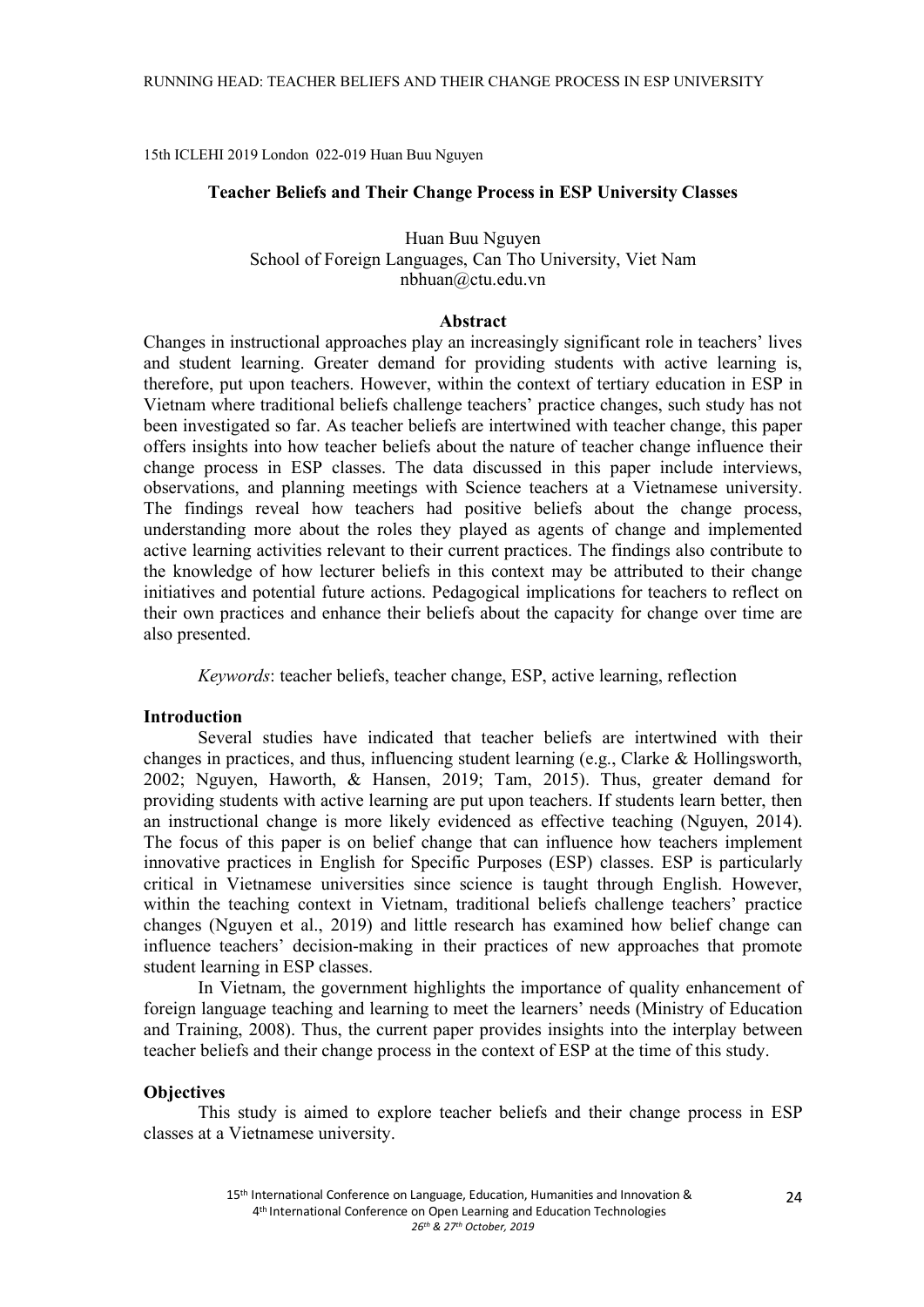## **Research Question**

- 1. What are teacher beliefs about change in ESP classes?
- 2. How do teachers change their practices in ESP classes?

## **Conceptual Framework**

The literature relevant to this study include three key concepts: teacher beliefs, teacher change, English for Specific Purposes and teacher agency.

## **Teacher Beliefs**

Teacher beliefs literally refer to the ways that teachers think about their actions in education (Clark & Peterson, 1986; Nespor, 1987; Pajares, 1992). Beliefs and knowledge influence teachers' decision-making in specific classroom practices, which can contribute to understanding of how Science teachers may improve their teaching practice. In particular, beliefs can enable teachers to shift their roles in ESP university settings from traditional lecturing to student-centered practices to promote student learning. In general, there is increasing recognition of the importance of teacher beliefs about change in teaching and learning (Borg & Al-busaidi, 2012; Prawat, 1992; Raths & McAninch, 2003). However, since beliefs are likely to be difficult to change (Pajares, 1992), teachers may need time and support in order to improve their instructional practice. Teacher beliefs in relation to their change process are considered in this study.

## **Teacher Change**

Teacher change is viewed as an essential part of teachers' professional lives (Fullan, 2007; Richards, Gallo, & Renandya, 2001). As change is a process of learning and growth (Flores, 2005), it requires teachers time and efforts to understand what needs to do and how to make changes happen in their actual classroom practices. Thus, once teacher beliefs change, this leads to the meaning of change, as noted by Fullan (2007) that such belief changes and understanding are fundamentals of achieving educational reforms. Teacher change is an experience-based process (Guskey, 2002); therefore, it is a gradual process, not a product.

## **English for Specific Purposes and Teacher Agency**

Since its beginning in the 1960s, English for Specific Purposes (ESP) has exerted its strong influence within the university context of teaching and learning of English as a second or foreign language for particular disciplines (Kirkgoz & Dikilitas, 2018; Paltridge & Starfield, 2013). ESP refers to a research responsive to the needs of learners (Hutchinson & Waters, 1987, 1999; Nguyen et al., 2019), within international contexts for business, trade, communication, technology, and education. In the literature on ESP the process of identifying 'learner needs', is also linked to initiating 'goal oriented' teaching practices and 'process oriented' learning (Nunan, 2015). In addition, ESP courses are designed to meet learners' specific future needs (Dudley-Evans & St John, 1998). ESP within the university teaching therefore is a repertoire of teacher knowledge of the nature of student learning styles, their needs, the content of the specific subject, and English taught in these subject specific contexts.

Specifically, ESP as international phenomenon (Belcher, 2006), requires teachers' changes in their roles and practices to respond to specific occupational goals (Norton, 2000; Wenger, 1998). In line with this view, in Vietnam, ESP has been advocated in specific-subject teaching and curriculum innovation. This change has become more prominent since Vietnam has implemented its open-door policies in 1986, entered WTO in 2007. Thus, greater demand and pressure are put on science teachers and ESP teachers to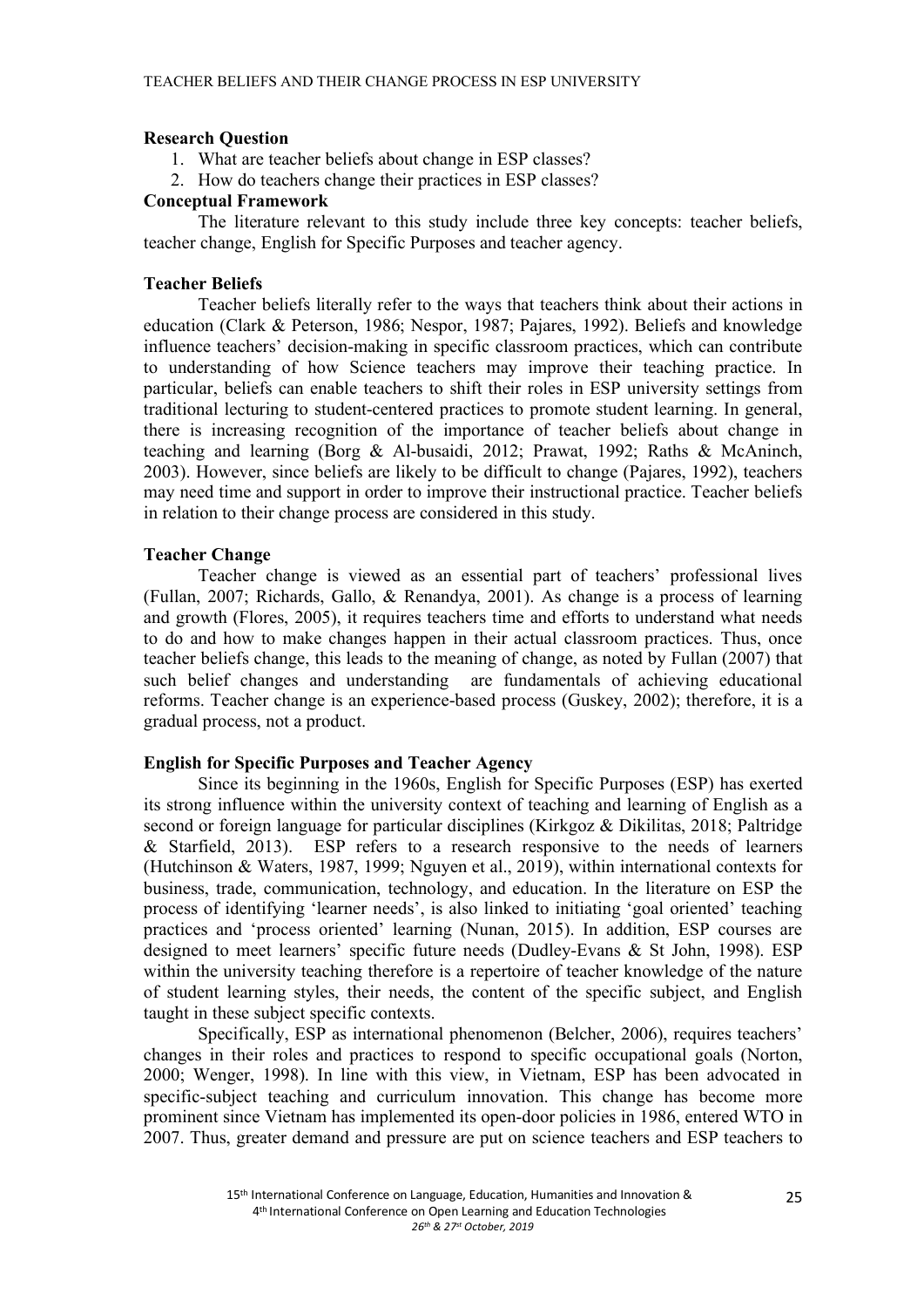change their roles from that of traditional lecturing to a more active learning, thereby promoting student learning (Nguyen et al., 2019).

While science teachers consider ESP as an important part in their practices, students' English language proficiency across the Mekong Delta areas, including those at the university under study, is a major issue for ESP teachers, especially when teaching a specialist subject such as Science. In addition to the varying degree of English language proficiency, challenges such as large class size; unqualified teachers who lack specialised knowledge; students' passive learning styles, and inappropriate instructional resources are other key problems indicated in recent studies on ESP practice in Vietnam (Nguyen et al., 2019; Nguyen & Nguyen, 2017), Therefore, there is pressing demand for more active learning and this has resulted in pressure on ESP teachers to tailor or change their teaching, which to some extent influences their agency. Agency, as its name suggests, involves the power to make decisions that bring change or interaction of beliefs influencing change over time (Nguyen, 2014) or enabling them agents of change (Darling-Hammond & Snyder, 2000) to improve science teaching.

## **Methodology**

This paper draws on a qualitative action research taken place in five different departments within a Vietnamese university, particularly exploring the beliefs and practices of the university teachers as they shifted their roles from traditional lecturing to active learning in ESP classes. The data analyzed in this paper include semi-structured interviews, observations, and planning meetings with Science teachers over three semesters.

Action research is used in this study as it is aimed at bringing about changes and improving practices (Burns, 2010; McNiff & Whitehead, 2010). This study is therefore qualitative recorded with ways that both the researcher and participating lecturers collaboratively planned, acted, observed, reflected, and made action plans for changes, as drawn on Kemmis and Taggart's (1988) model of action research. These opportunities allowed the lecturers in this study to understand the value of change, enhance their ability of change, and enrich their personal learning and professional growth (Nguyen, 2014; Nguyen et al. 2019). The focus of the study was limited to teacher change in science instruction within the semester time points rather than a cyclical and iterative process of planning, acting, observing, and reflecting.

The action research cycle consists of developing an action plan, acting, observing, and reflecting, and then developing new plans. Three action research cycles were conducted over three sequential semesters totaling twenty-four weeks. They include interviews, observations and stimulated recall discussion, planning meetings and followup interviews for lecturers to reflect on changes in their practices, respectively.

Semi-structured interviews were conducted with each of the eight science lecturers both at the beginning and at the end of the action research process. These interviews allowed the researcher to gain insights into their beliefs about active learning in ESP classes, and any changes to these over the semester time periods. Each interview took approximately one hour. In the final week near the end of each semester of the study, the follow-up interviews were conducted with the lecturers.

Observations were conducted in each lecturer's class during the study. Each fiftyminute period observation allowed the researcher to further understand the actual happenings in their ESP classes and discuss with lecturers their active learning strategies used or their reflection on the change effects.

After each observation, a planning meeting was undertaken with each of lecturers at their release time to focus on problem solving regarding active learning. Each meeting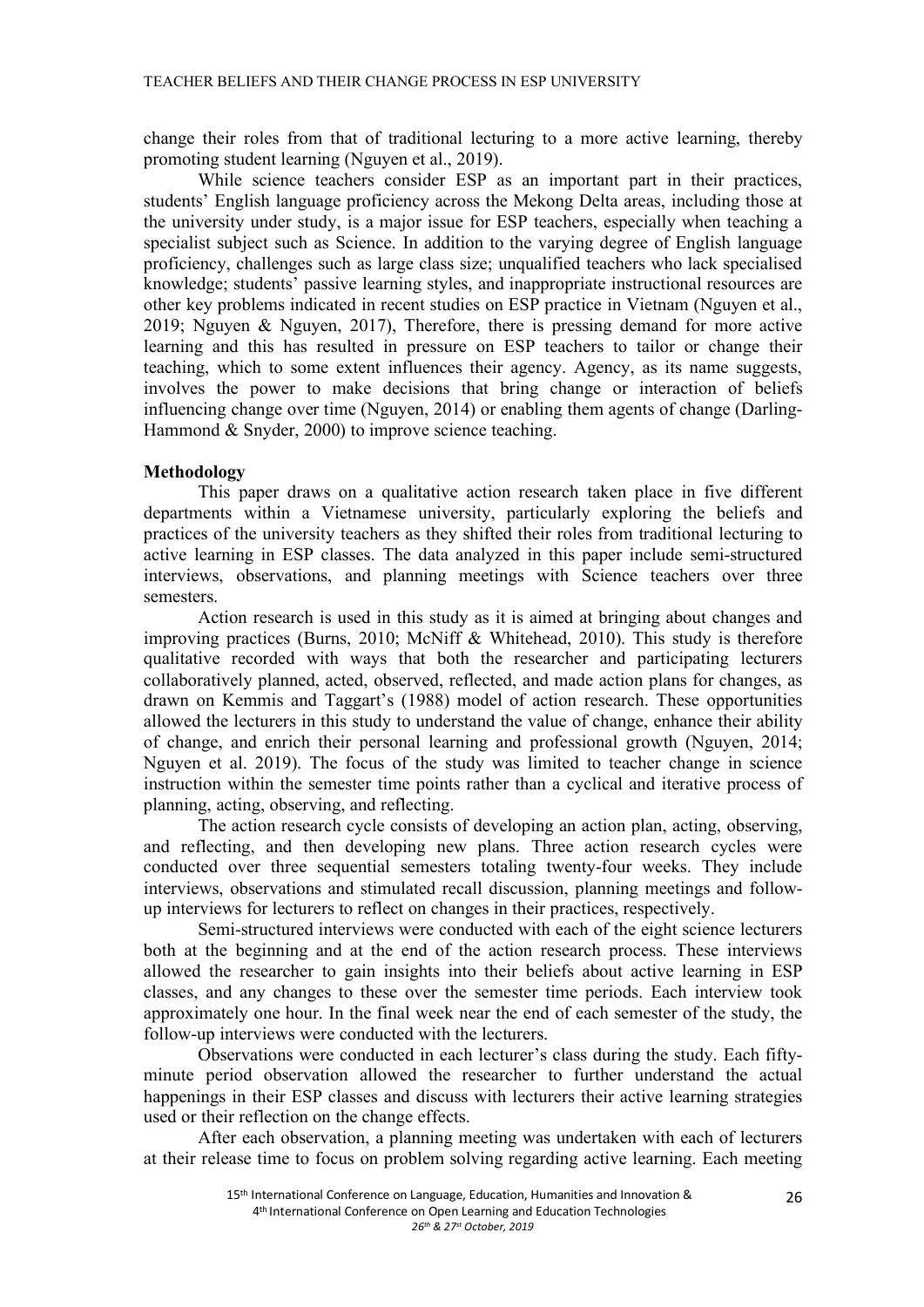TEACHER BELIEFS AND THEIR CHANGE PROCESS IN ESP UNIVERSITY

took between a half and an hour. All shared reflections and discussion notes of the lecturers' accounts of practice change were recorded in note forms. These helped the researcher and lecturers to review their in-class practice, reflect on change practice, and ultimately further discuss new action for the subsequent lessons.

Participants were eight science teachers who did not have any ESP training; however, they had taught ESP for different number of years at the time of the study. All teachers voluntarily took part in the study to ensure the university ethical conducts of Massey University. At the time of the study, their teaching experience ranged from 14 to 32 years. They worked in aquaculture, biology, environment and natural science, microbiology, and natural sciences.

## **Literature Review**

This section considers the nature of change as a process of learning and growth. This process is identified in two models of teacher change: Guskey's Model of Teacher Change (1986, 2002) and The Concerns-Based Adoption Model (Hall & Hord, 1987).

Guskey's model describes teacher change in relation to professional development as a temporal sequence of events that progress through three stages of a change process (see Figure 1). Guskey notes that there is a move through the stages of change from classroom practices to student learning outcomes and finally to teacher beliefs and attitudes.



Figure 1 A Model of Teacher Change (Guskey, 2002, p. 383)

Teacher change is experience-based, which leads to belief changes, according to Guskey, when they see successful implementation of change. He further claims that change is a gradual process, not a product. In that process, change takes place through continued support, follow-up, and challenges, and teachers need regular feedback on student progress. For these reasons, teachers are more likely to change their practices and beliefs, such as shift their roles from traditional lecturing to a more active learning approach, if they are given support pertinent to specific aspects of teaching, and at the right time. However, Guskey's model discounts the role of the teacher as being a passive recipient of external support (Tom, 1986). Tom (1986) contends that teachers can play active roles in changing their practices. In the process of change, teaching happenings are not always as smooth as planned and consequently, potential concerns or burning issues are inevitable. Central to the implementation process of change is the discussion of teachers' concerns in the next model.

Like Guskey's model, the Concerns-Based Adoption Model (Hall & Hord, 1987) examines the process of change through different stages of concerns in relation to curriculum, instruction and change facilitators (Hall & Hord, 1987; Hord, Rutherford, Huling-Austin, & Hall, 1987; Loucks-Horsley & Stiegelbauer, 1991).

Hall and Hord (1987) argue that change involves a shift from the *self* level (influence of change on personal level) to the *task* of teaching (practice with change), and finally to the *impact* of change (effect of change on student learning). In the self (or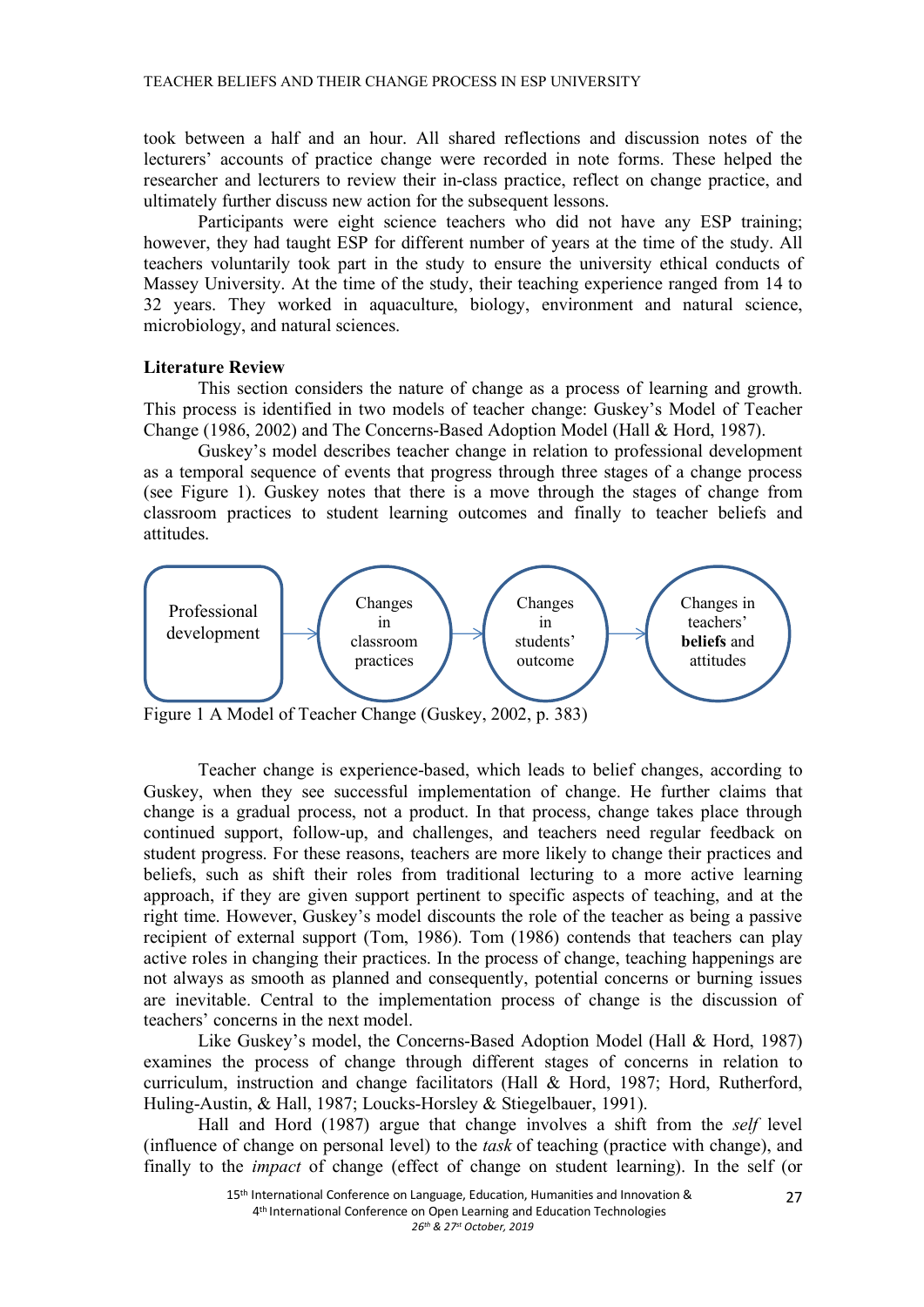personal) level, individual teachers may experience uncertainty about change although they are likely to be inclined to an awareness of that change. In the task level, teachers may be more involved in teaching accomplishments in relation to time, lesson preparation or resources. Teachers also tend to think of change and other components that may drive change towards student learning outcomes. At the final stage, teachers are more concerned about the effects of the implementation of change, focusing on collaboration with others. In other words, teachers at this level may respond to change in different ways, from showing little interest in the change to refinement, integration and renewal. Thus, teachers play a vital role in a change process. Also, change is a developmental process of personal learning about new practices (Anderson, 1997). These three stages of teachers' concerns were also highlighted by Haworth (2004) who described teachers' experience and expertise as integral to their level of engagement in a change process and their decisions related to their professional growth.

The key strength of The Concerns-Based Adoption Model is that it allows for an in-depth understanding of teachers' concerns about the change process. Such perception is based on the assumption that if teachers are supported for change, then they will plan and implement changes in practice (Anderson, 1997; Gordon, 2008). However, this model does not take into account how teacher change responds to the initiatives and policies required of the teachers in contemporary educational settings (Anderson, 1997). Moreover, the stages of concerns may progress in a dynamic way, rather than in a linear process (Fullan, 2007; Hoban, 2002).

Change may be more likely to take place if teacher beliefs about the need for change are examined through collaborative action (for example, with an English language teacher) and particularly if their awareness of the need for change is articulated and sustained over time.

#### **Findings**

This section presents the findings of the study with regard to teacher beliefs about change and their change process.

## **Personal Beliefs About Change**

All of the participating teachers expressed their personal beliefs about change process related to the need for change, sense of self-efficacy, and external support.

# *The need for change*

Four teachers believed that there was the need for inclusion of curriculum and instruction development for ESP students. The following extracts illustrate their views.

I think change is needed [but] no curriculum guideline has been available (Binh, initial interview).

As this paper mainly provides students with vocabulary, I think it is unnecessary to make many changes. But after a couple of years, we will evaluate the lecture notes or syllabi (Hung, initial interview).

At the start of his participation in the study, Tin believed that the need to develop teaching materials for ESP students was crucial. He said:

I think change is very important. I would like to see my students know how to use English, namely to understand what I present to them and to communicate with foreigners in English at its most basic level of communication (Tin, initial interview).

In Tin's statements, it appears that comprehension of study materials and speaking activities were prioritized in his teaching.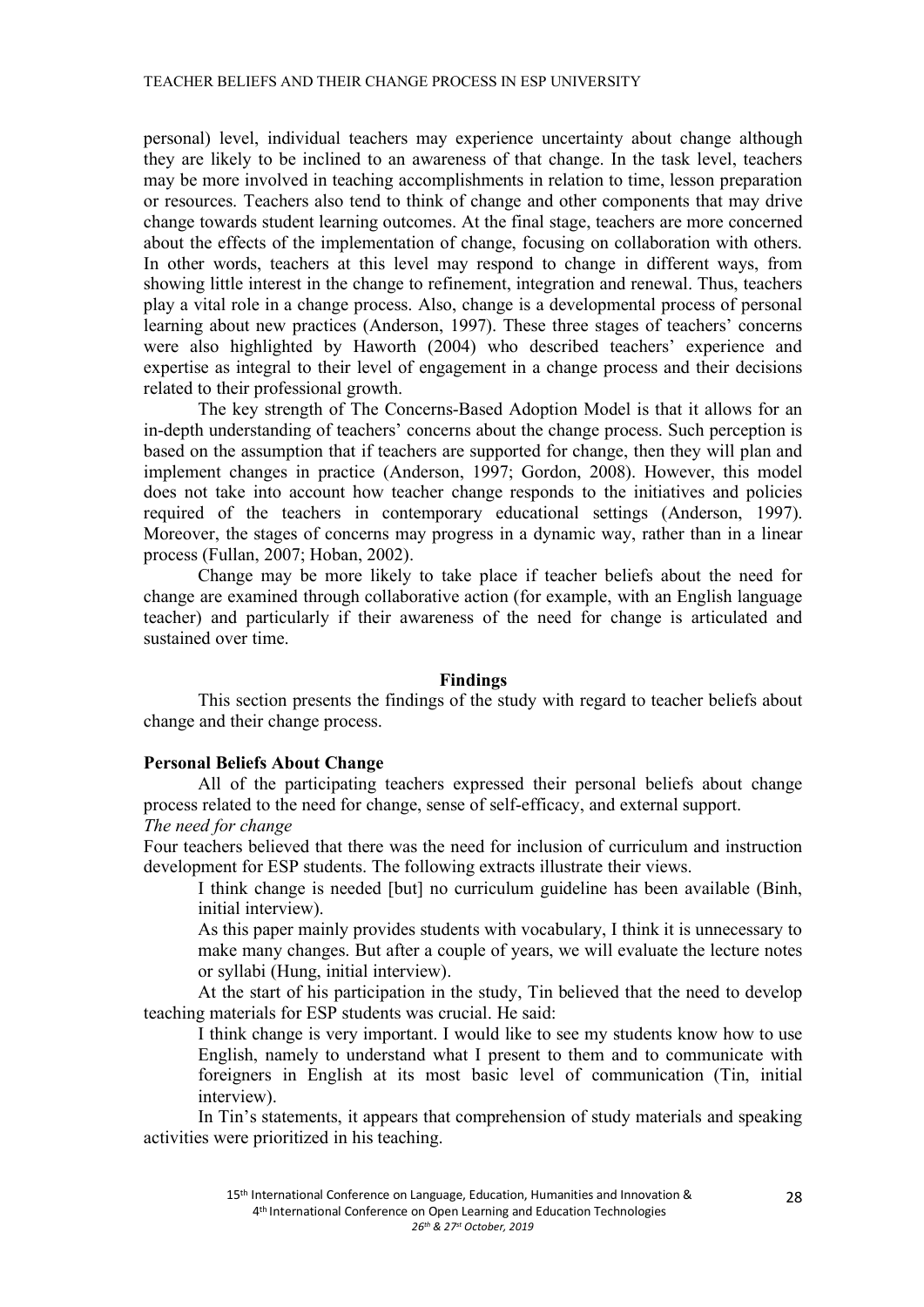I think change is important because I want students to learn and to understand what I present to them. It is also important to engage them with the lesson without boredom (Lan, initial interview).

From a methodological perspective, Lan felt responsible for creating a more dynamic learning environment for her students.

Four teachers stressed that it was necessary to develop professional expertise to facilitate student learning.

I think change is very important because students have to comprehend and analyze articles that prepare them for the fourth year study (Anh, initial interview).

I think changes help me improve my practice. It is very important to change the objectives, purposes, assessment, and teaching methods. Change takes place as it responds to the needs of students and of social development (Cuc, initial interview) At the beginning of the study, Mai believed that it was indispensable for her to

learn pedagogical knowledge of English to facilitate student learning. She said,

Teachers have to keep their knowledge of English for Environmental Sciences updated (or ESP) all the time. This lays the foundations for environment related subjects; hence, students need to know what they want to learn and what is presented to them (Mai, initial interview).

This comment suggests that the need for change not only emanated from the teacher herself but also arose from an emphasis on student awareness of the importance of ESP in their discipline.

Interestingly, one teacher believed that change required collaboration with other ESP teachers. At the start of her participation in the study, Truc said,

I need to work with other teachers to develop curricular activities (Truc, initial interview).

## **Sense of Self-Efficacy**

Initially, Anh revealed that lacking support could challenge his self-efficacy:

If we do not have support from colleagues or the university, it will be very difficult (Anh, initial interview).

However, at the end of the study, Anh believed himself to be an agent of change because he could motivate students to learn (Anh, follow-up interview).

In a planning meeting at the end of the study, Anh shared his passion for making student learning more interesting:

I really want to learn new things and new experiences. I want my students to learn and challenge them to think about the lesson (Anh, planning meeting).

Nonetheless, Binh demonstrated his strong sense of self-efficacy when asked how he would manage if there was no support from colleagues or school. He said,

Teachers have to find their own ways to teach their own paper. As a teacher, an academic advisor, or even a supervisor, I know what to do for my students in learning this paper (Binh, initial interview).

Cuc associated change with her sense of self-efficacy by noting the commitment she had to teaching, which reflects the endeavors she made for her professional growth and the role she played in her teaching career:

I improve myself because I need to understand how to use correct grammar and words in context (Cuc, follow-up interview).

When asked how he would sustain change, Hung noted that change was not only important because it has been part of his teaching process but it also reflected his sense of efficacy as a Science lecturer: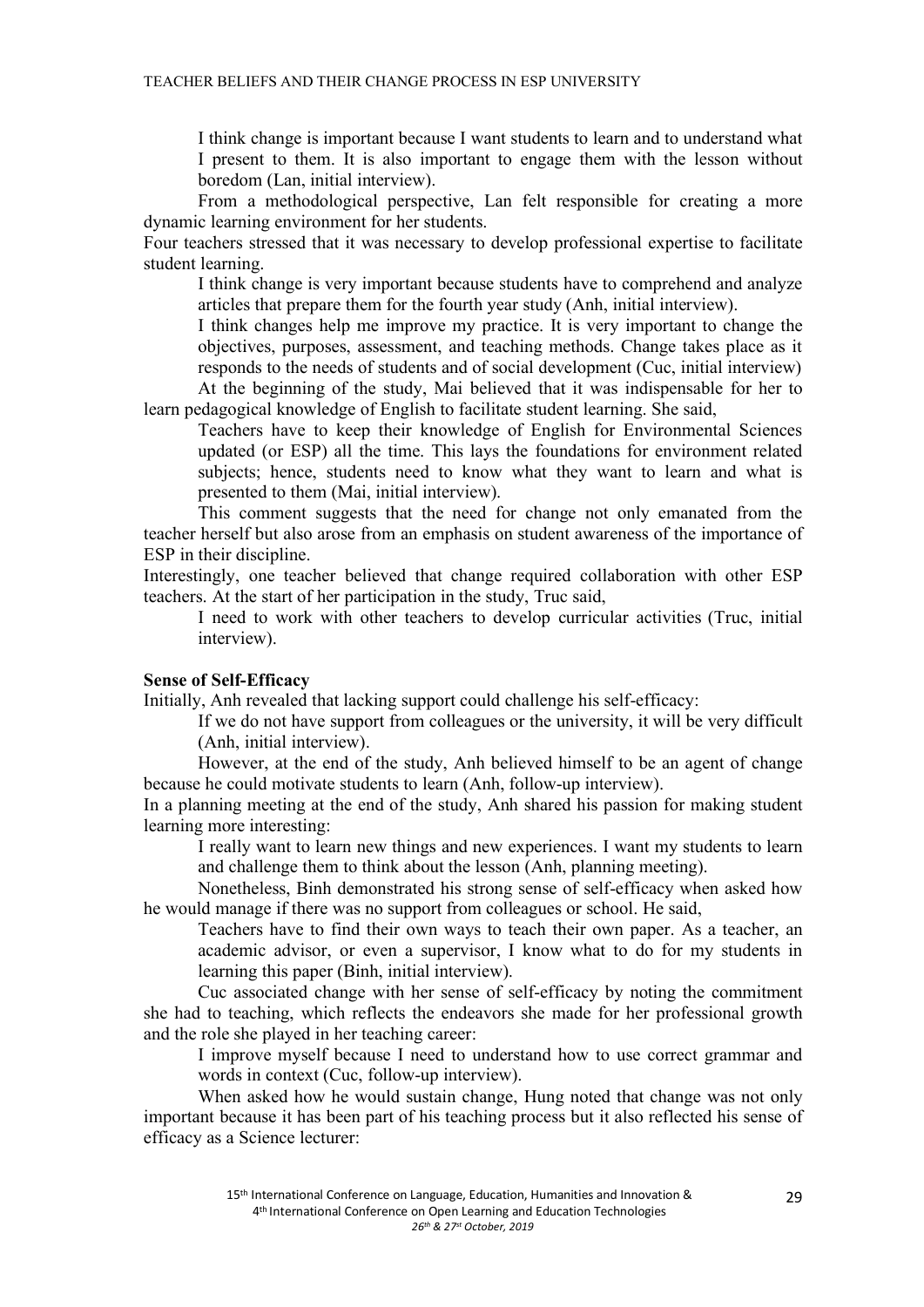I teach this paper because I really enjoy doing it. Change is like 'food for the soul' and provides impetus for me to learn and upgrade my professional knowledge. If the University does not provide any support, I will still make changes (Hung, follow-up interview).

Hung's metaphor indicates a link between self-efficacy and the passion he had in being willing to do something different for students and also the responsibility he felt in teaching. In other words, he viewed himself as an agent of change.

Mai expressed her sense of self-efficacy in the initial interview when she was asked how she would manage if there was no support from colleagues. She confirmed,

I will change my ways of teaching without any support because I am keen on new ways of teaching in relation to active learning and material development (Mai, interview extract).

Passion is the first prerequisite for me to make changes whenever I can, followed by the professional standards I set for myself. I am interested in learning about innovative teaching strategies (Mai, planning meeting).

Thus, the beliefs Mai held in the change process were likely to link both personal and professional growth. These connections seem to reflect an internal feeling of confidence in how Mai saw herself as a teacher.

When asked how he would continue changes to his teaching strategies if there was no form of support, Tin responded:

I am confident about my professional experience and knowledge in teaching this ESP paper as a teacher (Tin, interview extract).

This statement suggests a link between Tin's sense of self-efficacy and the content knowledge, which allows students in his class better opportunities to learn. Reflecting in the follow-up interview, Tin viewed himself as an agent of change (Tin, interview extract). At the start of her participation in the study, Lan expressed her sense of self-efficacy in relation to the potential for personal and professional shame. Such a feeling perhaps came from Lan's expectations for her student learning. She said,

I want my students to get what I present to them. It would be my shame if my students did not understand my lesson (Lan, follow-up interview).

It is possible that Lan's professional shame stemmed from the interaction with her students, and this challenged her professional identity.

Truc expressed her sense of self-efficacy in the initial interview. She said,

I found learning ESP was difficult and expected my lecturer to teach me well. With this in mind, now I strive to engage students in practicing as many exercises as possible so that they acquire sufficient English to learn on their own (Truc, followup interview).

Truc's sense of self-efficacy seemed to have driven her choice and planning of new teaching strategies and reflected her dedication to changes as she viewed students as being responsible for their learning.

## **External Support**

Of the eight teachers, while six teachers recognized the value of the support from institution or colleagues, four of them indicated both the support they had received from institution and that from collaboratively working with the English language teacher over time. The following examples illustrate their beliefs about support for making changes in their ESP classroom practices.

I think the most important thing is the university should provide more time, more budgets for more books or more databases (Anh, follow-up interview).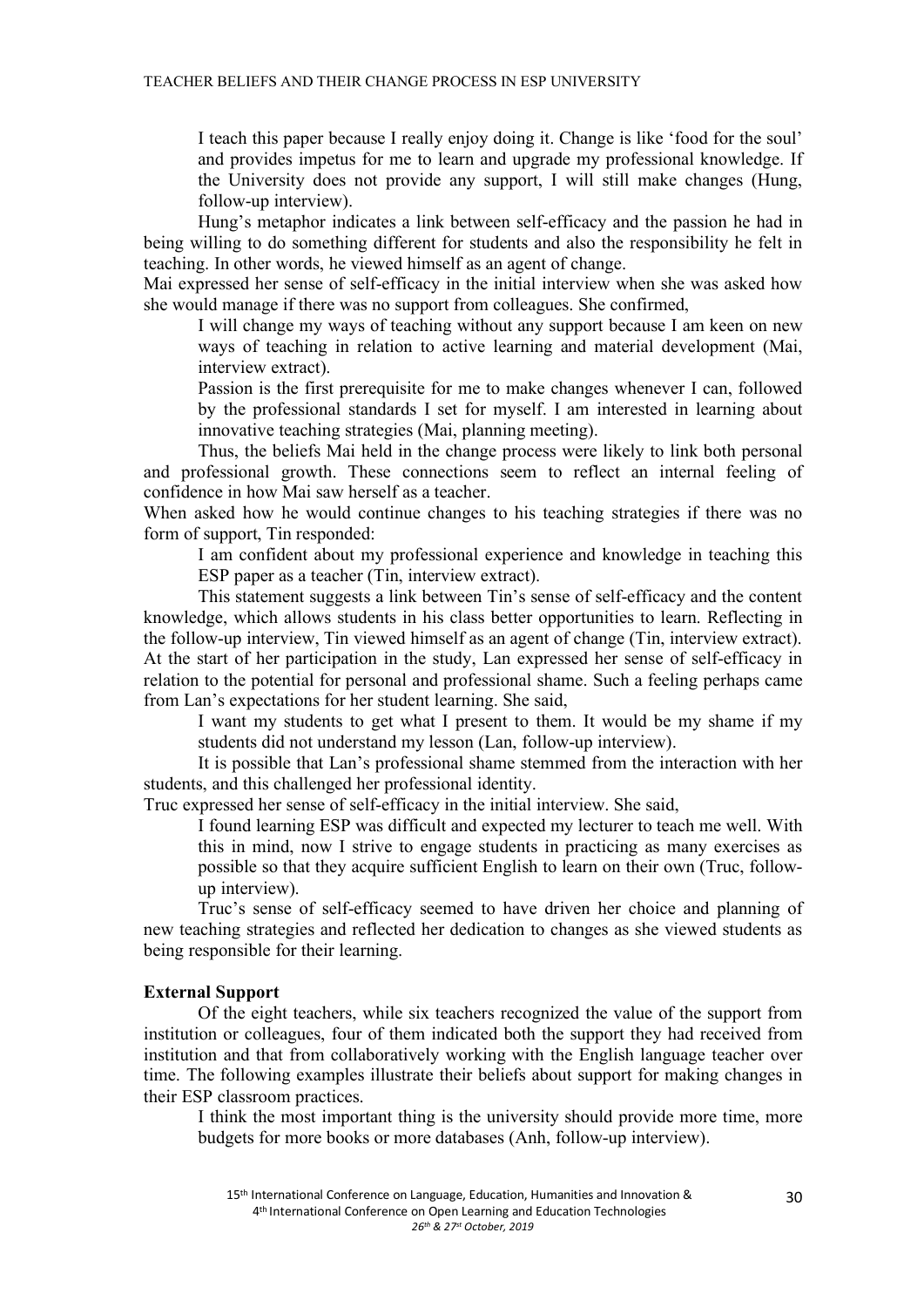I think the University should provide conditions for lecturers to design the program of study (Binh, follow-up interview).

At the beginning of the study, Cuc considered how change needed support from the institution and mainly from the English language teachers. She said,

The University annually organized conferences and workshops on teaching methods that benefited me a lot. I also need the support from English language teachers like you to integrate the English skills into lessons (Cuc, follow-up interview).

Initially, Mai indicated her beliefs about the institutional support for change. She

said,

No official curriculum guide is available now. I had to find information on the internet. Books are also needed. I need to discuss, share experiences and expertise with my colleagues (Mai, interview extract).

I think change should come from institutional support regarding data projectors and other technological devices. There is a need to exchange with colleagues for updated information, new ways of teaching, or internet access for databases from the Learning Resource Centre (Lan, follow-up interview)

I think the university should recognize the contribution of teachers for their effective teaching. I want to observe classes taught by other academic colleagues to gain more experience (Truc, follow-up interview).

ix teachers believed the value of support from the researcher as English language teacher. The extracts that follow illustrate their beliefs about support for making changes in their ESP classroom practices.

I think the support from you as an English language teacher is useful. In fact, the experiences we shared and discussed after class, namely at the planning meetings, and designed tasks such as warm-up or brainstorming are good ones (Anh, followup interview).

One particular point Binh noted was that creating networks of teachers or establishing rapport with academic colleagues from other disciplines was needed in teaching this ESP paper

Since the teacher must be knowledgeable about ESP, connections with lecturers of different subjects especially in specific subjects are vital to share experiences or discuss professional matters (Binh, follow–up interview).

This quote suggests that Binh believed change in his classroom practice was related to his perceptions of himself as part of the wider institution in interaction with his academic colleagues. It is likely that change was driven by the institutional rather than personal level.

Hung valued the support that had engaged him in modifying changes in his class. He said,

While English language teachers are capable of pedagogical principles, subject teachers even trained overseas lack the English skills. If you teach grammar and pronunciation and I present subject knowledge and terminology, this collaboration will work well (Hung, initial interview).

At the end of his participation in the research, Hung further confirmed the role of the collaboration with the researcher in incorporating English skills into the lesson:

Collaborative work is very useful. I like to learn new methods to upgrade myself and student learning. If not, it is a waste of time. Through sharing ideas and experiences, after individual classes, with you, I learned several useful tips for my future actions and modifications (Hung, follow-up interview).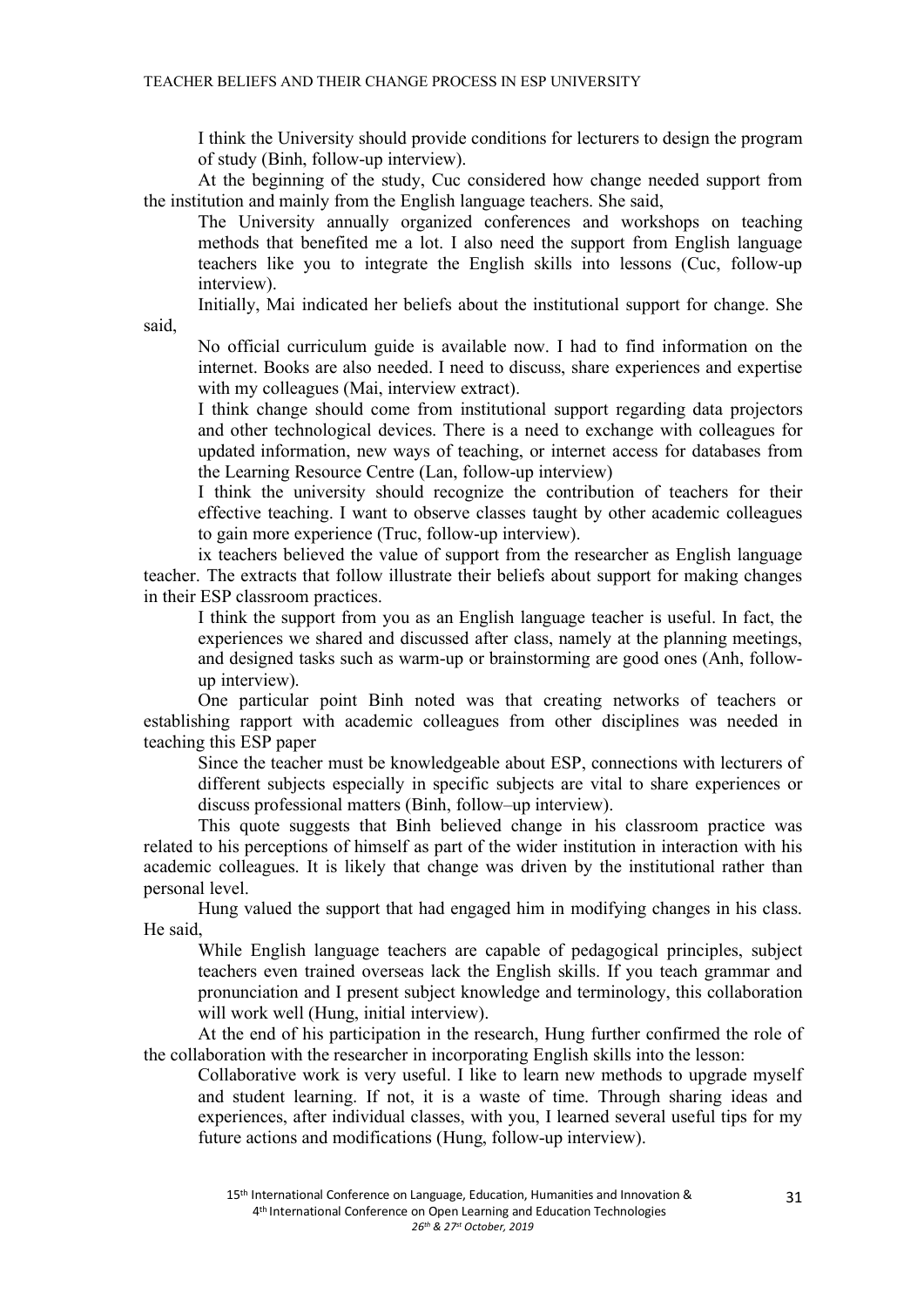Tin considered the role of the English language teacher as crucial in relation to curriculum change. He believed that ESP knowledge was needed to develop lesson plans:

I need support from English language teachers because I am not trained as a language teacher for methods. As the university encourages students to learn English for their discipline, it is important to help them to learn English in the best way (Tin, initial interview).

I need to know more about English teaching methods, to learn and to share experiences, and strategies with you with regard to how to teach reading, listening, and translation" (Tin, follow-up interview).

It may indicate that his beliefs about the support for change related to a process of learning how to integrate English skills into his lectures.

Lan identified that change needed support, mainly from the researcher as a language teacher:

I think you will be supportive to me because I am neither an English teacher nor capable of speaking in English. I like to learn new teaching methods so that I will feel more confident and my lessons will be more interesting (Lan, follow-up interview).

The need to learn from the researcher for pedagogical knowledge seems to play an important role in encouraging Lan in making more changes in relation to her professional growth.

I think I need to share information and experience, and learn how to teach this paper from an English language teacher (Truc, follow-up interview).

## **Teacher Change Process**

The findings from the observational notes reveal how teachers implemented changes to their practices.

Reading and speaking activities were two integral parts of Anh's teaching approaches. Students were seated randomly in small groups of five and engaged in the reading task for ten minutes. Anh and the researcher encouraged students to interact by giving them prompts and checked if they needed support (Anh, observation notes #1). In a planning meeting, Anh also revealed that he now understood reading for main ideas was essential because students needed an exact content knowledge (Anh, planning meeting #4).

Another strategy that Anh had used to construct knowledge of the lesson was getting students involved in reflective writing. The episode below shows how Anh played the role of a facilitator rather than a lecturer.

Anh had students write a reflective journal on what they learned. Anh and the researcher moved around the class and checked student work. Students presented ideas to the class and received feedback (Anh, observation notes #3).

Anh utilized three different techniques: panel discussion, brainstorming, and concept mapping.

Each student in a panel group presented a task on 'Sewage Treatment' while the rest listened and raised questions. Anh had students brainstorm the topic, and then provided them with clues to guess new words and express their ideas. Later, he had students expand that topic by connecting these ideas (Anh, observation notes  $\# 2$ ).

These extracts seem to reflect Anh's role change as a facilitator of a studentcentered active learning approach because he involved his students in speaking activities.

Initially, Binh focused on reading and translation to teach his ESP class. However, while participating in the change process, he was observed including interactive activities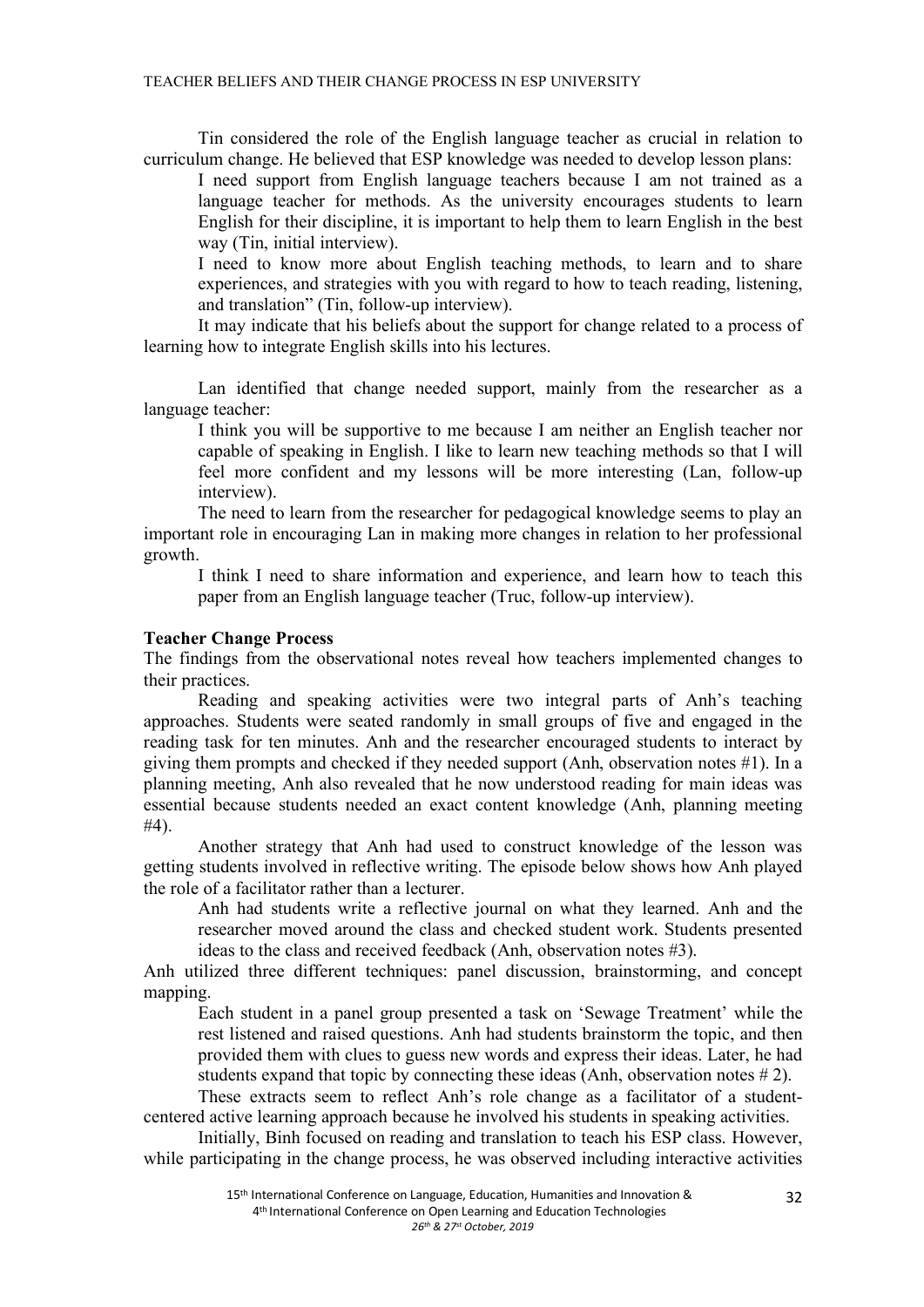in this. Binh explained that correct English for chemistry must be used, so correct translation allowed students to understand the technical terms (Binh, planning meeting #2). The following observation notes revealed his new instructional practices:

Binh had students read online the chunks of English text on organic chemistry and required them to translate sentences into Vietnamese spontaneously. In groups, students had to find the key ideas of the reading topics and each group leader summarized the main points. Students took turns to read aloud the text segments (Binh, observation notes #4).

Another strategy Binh used in his class was video clips. For example, students viewed a video clip of Massachusetts Information Technology (MIT) lecture notes (open courseware) about chemistry before interacting:

Students were asked to watch a video clip for a minute, listen, and tell the key concepts from the clip. Binh encouraged students working in pairs to explain or guess the meanings of the concepts before interpreting and translating the terms into Vietnamese. Students read and verbally translated the segments online. These segments were analytical, inorganic, and agrochemicals (Binh, observation notes #3).

Class observations identified Binh's implementation of active learning strategies in relation to critical thinking.

Before participating in the study, Cuc used reading and translation strategies which were the typical modes of current teaching approaches.

At the beginning of the lesson on 'Biology and classifications of organisms', Cuc had students number off, one to five around the class and required them to sit in groups, discussing what they expected to learn. Students read aloud and translated posters into Vietnamese (Cuc, observation notes # 4).

The student seating in her biology class engaged students in practicing not only reading and translation strategies, but she also involved them in interactive group work activities.

Then, Cuc indicated that brainstorming and concept mapping techniques provoked student thinking, as noted below.

Students were asked to brainstorm what factors influence the development and growth of trees. Then, they were required to make a concept map on biology and its characteristics. Cuc asked students to spot mistakes from their friends' answers (Cuc, observation notes  $# 5$ ).

Over the time of his participation in the study, speaking activities became a major part of Hung's teaching approaches, as shown in the following scenario.

Students were asked to watch a video clip, observe it, and tell how adenosine triphosphate is produced. Hung prompted student participation with some questions related to the previous lesson on 'The carbon cycle' presented the week before (Hung, observation notes #2).

The extract above shows the ways in which Hung involved students in his lesson through video clips. This strategy was to draw students' attention to using critical thinking in the lesson tasks. Not only did students have to relate pre-learned ideas to new knowledge, but this way of provoking thought appeared to motivate students to interact with the teacher

Hung also recognized the importance of the reflective journal writing from students. As a result, he could make further changes to his classes or justify his instruction. The following extract presents his strategy.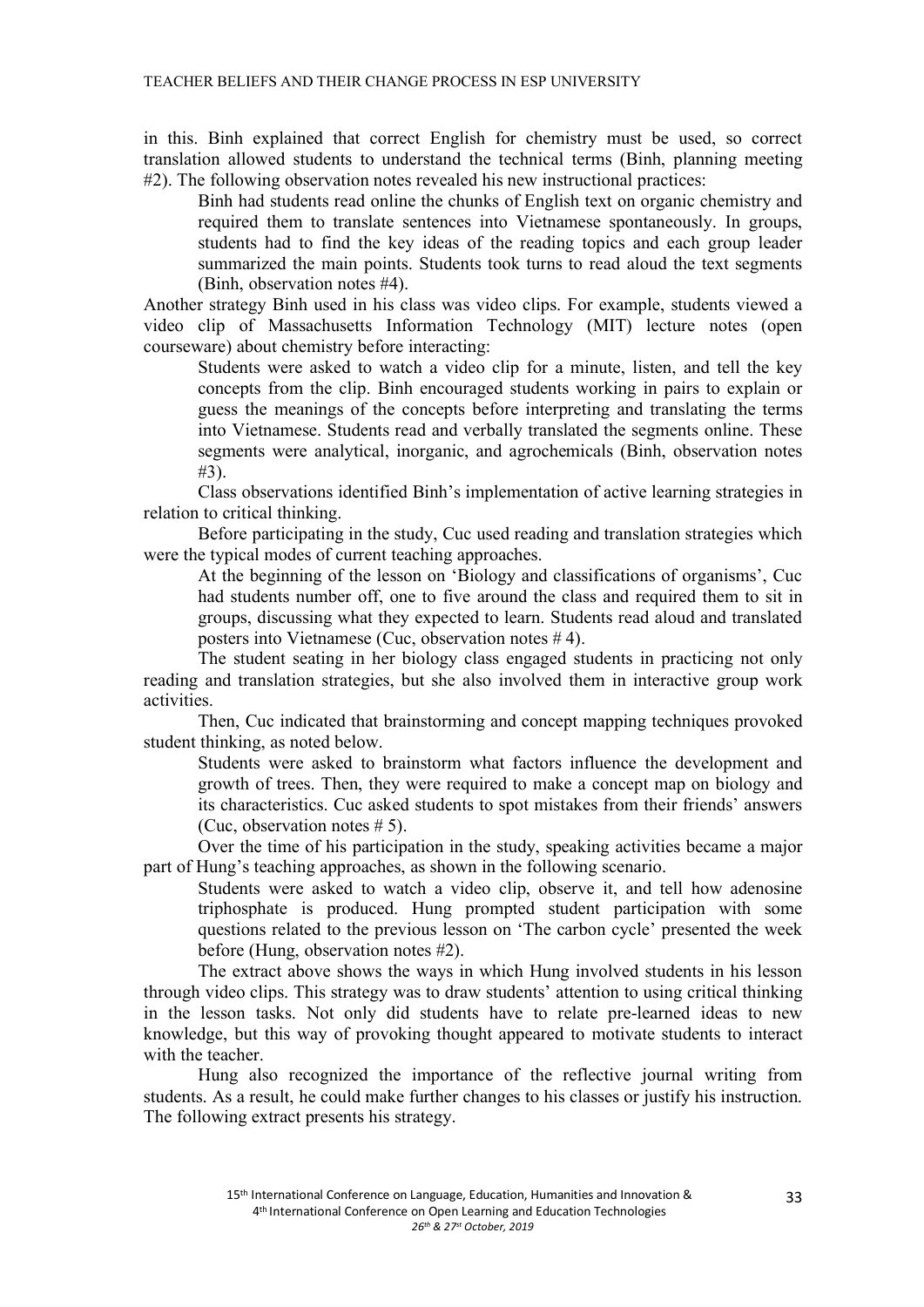Hung had students write a short passage regarding what they could learn from the lesson within ten minutes. Both Hung and the researcher moved around the class to check student word choice and language use (Hung, observation notes # 3).

The changes Hung had made motivated students to learn, so he wanted to continue in his future teaching practice.

Two examples of in-class observation are provided as evidence of the changes that Mai implemented in her class. In particular, speaking activities became a major part of Mai's teaching approaches, as observed below.

The five-student group presenting 'Wetland for wastewater treatment' was seated at the front right-hand corner of the class while the rest were arranged in modular seating. Time for this task and questions was 20 minutes. Mai stood on the left corner at the back of the class observing how each student presented and checking on student progress (Mai, observation notes # 4).

Students were randomly asked to translate others' answers. The researcher assisted Mai in teaching pronunciation. In pairs, students discussed two presentations for ten minutes. Mai and the researcher moved around the class to check how students did this task. Two students reported to the class and received feedback on their writing (Mai, observation notes # 5).

These observed changes suggest that Mai had engaged students in speaking activities through group presentations, questioning, translation, pronunciation, and pair work.

In explaining the changes Tin had made during the implementation process, he contended that the precise meaning of the technical vocabulary of marine biology in English is necessary. Therefore, translation of these words into the mother tongue was the most important part of the ESP paper for Tin (Tin, planning meeting #2). Reading comprehension and translation represented Tin's teaching approaches, as illustrated in the following extracts.

Tin posed questions to students 'How many types of marine organism are there? and 'What factors affect the distribution of marine organism? Students had to answer the questions in their own words in English. Tin had students read aloud text chunks and translate them into Vietnamese. Tin and the researcher provided feedback on student work. Pronunciation practice was included (Tin, observation notes  $#1$ ).

The extract above indicates that Tin not only used translation strategies but he also made use of questioning to get students to think about what they were going to learn.

Brainstorming and student reflective journal strategies discussed with the researcher in the planning meeting were then observed as the changes that Tin implemented to involve students in the lesson. The two identified strategies demonstrated more student involvement and greater interactions between them and the lecturer.

Tin had students brainstorm the lesson 'Abiotic features of marine biology.' Students had five minutes to do this task. Tin provided feedback to students on the task and indicated the link to the new lesson. Students in small groups of four discussed questions regarding chemical factors that influence the quality of water (Tin, observation notes #2).

The notes above indicate the reduced lecturer talking time as Tin repositioned himself in his new role. He encouraged students to spend more time exchanging ideas in English so that he could elicit different responses from students to get the lesson across. Student reflective writing represented another active learning strategy Tin had developed as time progressed. Students were asked to write reflective journal entries to summarize the key ideas of the lesson (Tin, observation notes #5).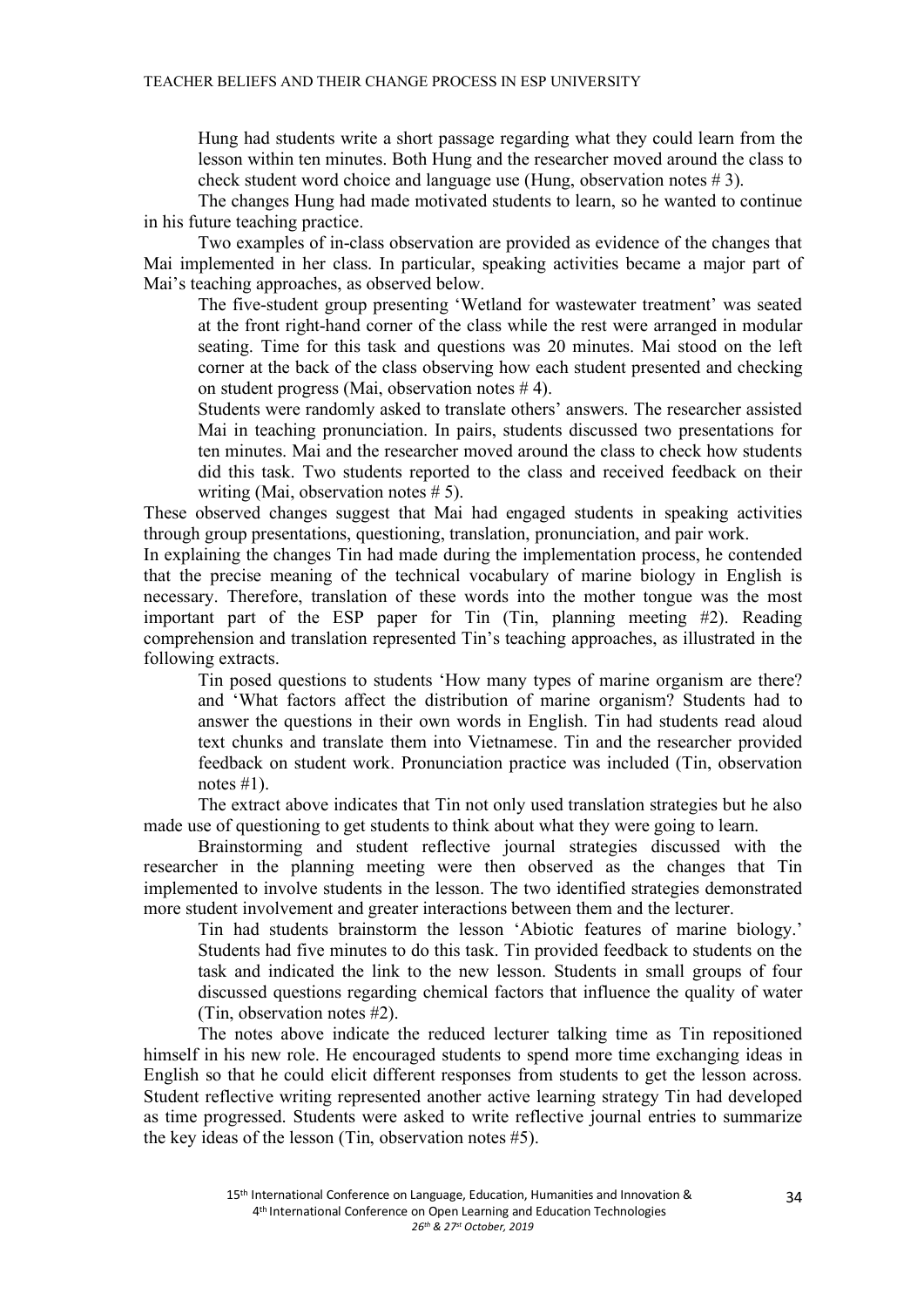Two observations (one at the start and the other at the end of the research) were provided as evidence of the changes that Lan had employed in her class.

First, Lan employed concept mapping to engage students in speaking English. An extract of observation data below demonstrates the variations in her teaching approach.

Lan had each four-student group read and then map the first paragraph of the text on viruses using vocabulary in the text. During student practice, she moved around the class to check student progress and gave hints (Lan, observation notes #2).

It seems that Lan first positioned herself more of an evaluator than a facilitator. However, she shifted her role to a facilitator encouraging students to develop and link ideas.

A second speaking activity was the use of video clips when questioning students. Lan was observed asking students to talk about 'bacterial viruses', and requiring them to summarize the main points within ten minutes (Lan, observation notes # 4). The use of matching, cue cards, and the student reflective journals were further changes indicating how Lan changed her teaching strategies. Students were required to brainstorm ideas regarding nucleic acid and functions of proteins (Lan, observation notes #5).

The group work used by Lan supported her beliefs about active learning as being student-cent red. Lan's metaphor, *playground* indicated the learning environment that provided students with more space and autonomy to speak in English (Lan, planning meeting #1).

Through receiving student feedback on the lesson, Lan also knew the extent to which students had learned in her class. She noted that she would continue to use reflective journals in her future practice so that students could relate their prior understanding to new knowledge, reflect on, and improve their skills (Lan, planning meeting  $# 2$ ).

Speaking and reading activities were major parts of Truc's teaching approaches when she gave students an opportunity to present a group task.

Each student in a group presented a section on plant and animal protein. Other students questioned the presenting group and were encouraged to use the structure 'I think' during discussion (Truc, observation notes #1).

A second example shows the development of Truc's teaching strategies over the semester of her participation. Truc used cue cards and reflective journal entries as further changes to engage students in taking more active roles. The observation notes below illustrate her changes.

In pairs, 16 students were provided with eight sets of three cue cards to practicee and swap roles. Time for this task was 15 minutes. After the task, students were allowed five more minutes for free practice (Truc, observation notes #3).

Before ending the lesson, Truc had students write reflective journals on 'fish morphology.' Time for this task was ten minutes (Truc, observation notes #4).

The use of cue cards and reflective journals allowed students opportunities to speak more English with their peers and improve student learning of writing respectively. The observation data as presented above demonstrated how Truc employed new teaching strategies in the change process to promote the interactions between Truc and her students.

## **Discussion**

The findings from this study reflect science teacher beliefs about the need for change and support provided to them in order that they can optimize their pedagogical knowledge in creating more learning opportunities for students in ESP classes by using English teaching skills.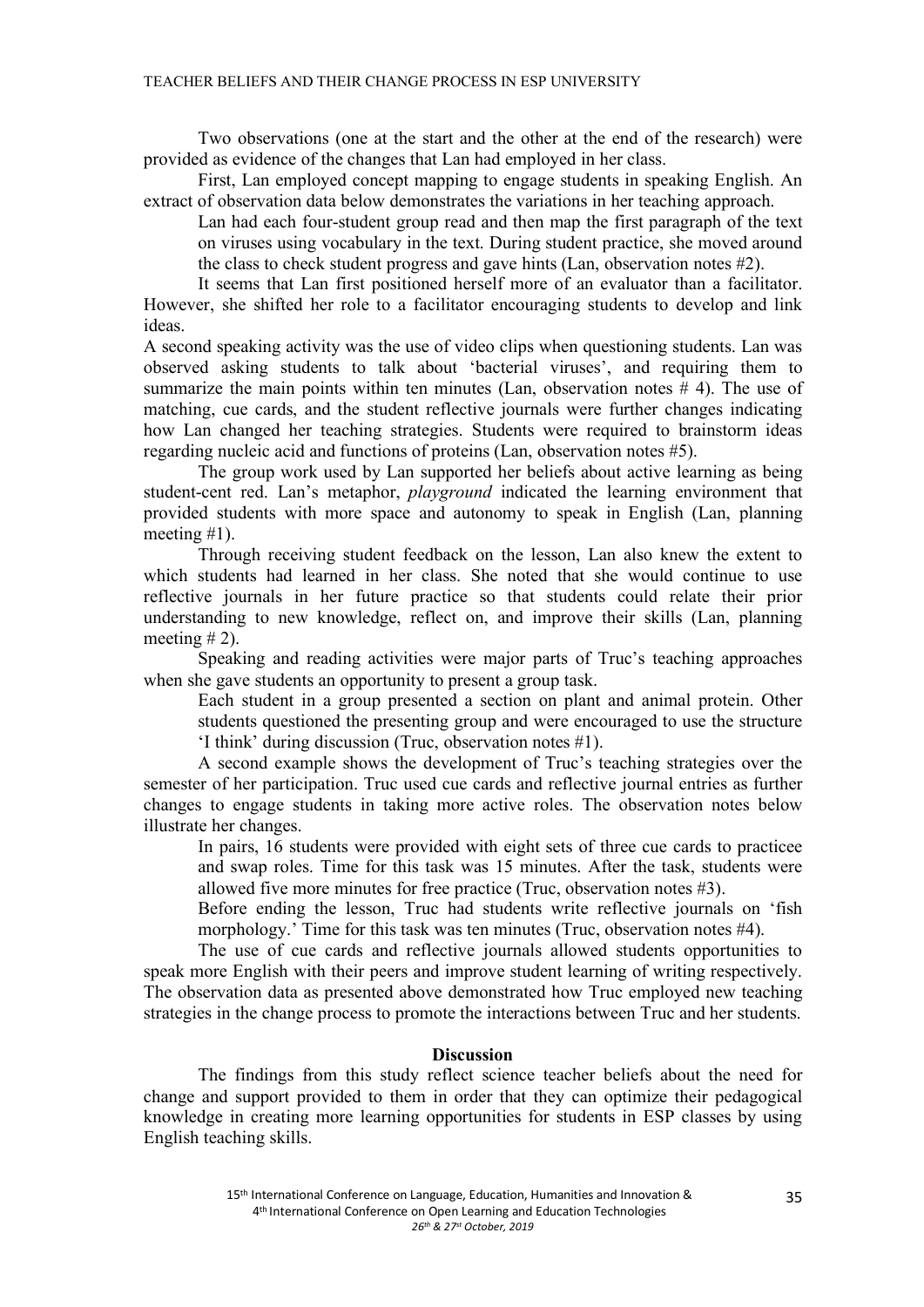#### TEACHER BELIEFS AND THEIR CHANGE PROCESS IN ESP UNIVERSITY

The answer to the first research question "What are teacher beliefs about changes to their ESP practices?" is that the participating teachers acknowledged the need to make changes in their practices to facilitate student learning of English in ESP classes. In particular, while some believed that changes should be stemmed from top-down policies such as the inclusion of curriculum and instructional materials to teachers' professional expertise themselves together with shared experiences with colleagues, others thought change came from their own efforts and personal professional development to facilitate student learning. One interesting finding is that teachers held strong sense of self-efficacy by showing their roles and responsibilities as agents of change. By understanding such commitment, they also perceived the value of support provided by both institutional or collegial levels and that from the English language teacher in the change process. Their beliefs fit well with the conceptualizations of Guskey's (2002) model, which indicates teacher change as moving from change in teacher practices to change in student learning outcomes to change in teacher beliefs. By identifying students' learning issues in ESP, the eight teachers were willing to involve in the teacher change process.

The second research question asked how teachers changed their ESP teaching practices. The participating teachers were observed to have utilized active learning strategies to promote student learning and participation in their classes, mainly focusing on speaking and writing activities. Specifically, the activities such as critical thinking, warm-up, brainstorming, or questioning techniques were used to encourage students to enhance their learning. They believed that these effects of changes in their practices while working with the English language teacher were likely to be intertwined with their professional growth and learning over time. Concomitantly, their students appeared to be set in an active and dynamic learning environment and then take greater responsibility for their own learning. Throughout the action planning project, teacher beliefs add to the literature that indicates change is not a product by itself; rather, it is a process (Guskey, 2002) and that the changes enacted by the teachers over semester time periods suggest that teacher change is a process of personal learning and professional growth (Flores, 2005; Nguyen, 2014), thereby giving science students learning space and opportunities to construct their own subject-specific learning in a meaningful way.

#### **Conclusions**

The findings from the study provides insightful views on the meaning and roles of teacher beliefs that influence their decision-making in classroom practices in the change process. The participating teachers acknowledged the value of support for change through collaboration with other peers and importantly, with English language teacher to enhance student learning in ESP classes.

More research needs to be undertaken in order to have a comprehensive view or understanding of how teachers maintain or sustain change in their practices in the long run. Qualitative action research in this present study involved a sophisticated process of developing, implementing, reflecting, and planning new actions for teacher change over semester time points. Therefore, a longitudinal study is needed to examine the complexities of change effects in line with their beliefs about potential changes. If this is established, individual teachers in different disciplines would further validate the sustainability and transferability of teacher change while providing students in ESP classes with innovative ways of learning, thereby shedding light on how teacher beliefs would influence their instructional strategies in similar or broader contexts.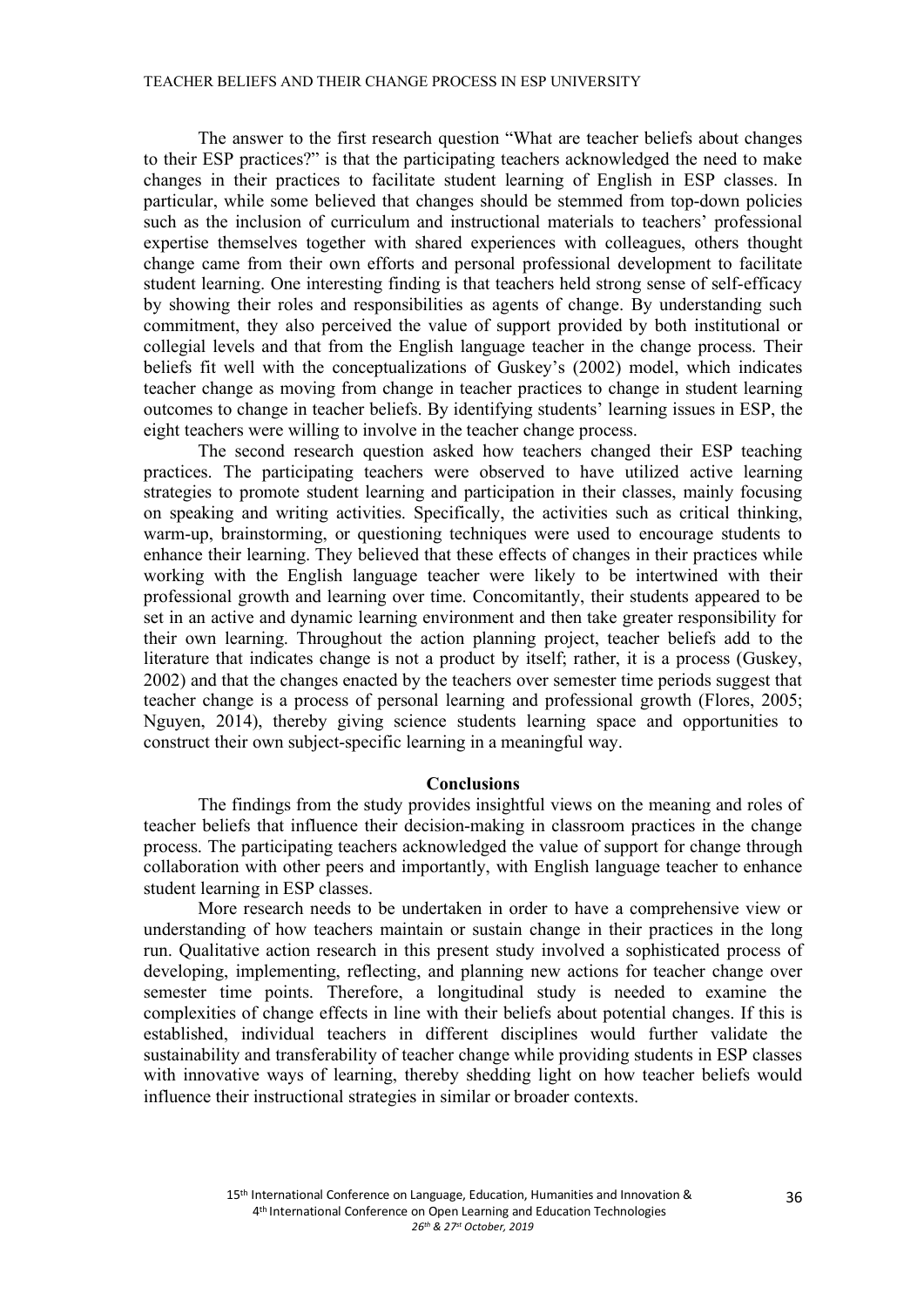#### **References**

- Anderson, S. E. 1997. Understanding Teacher Change: Revisiting the Concerns Based Adoption Model. Curriculum Inquiry, 27(3), 331-367.
- Borg, S. and Al-busaidi, S. 2012. Teachers' Beliefs and Practices Regarding Learner Autonomy. ELT Journal, 66(3), 283-292.
- Burns, A. 2010. Doing Action Research in English Language Teaching: A Guide for Practitioners. New York, NY: Routledge.
- Clark, C. M. and Peterson, P. L. 1986. Teachers' Thought Processes. In M. C. Wittrock (Ed.), Handbook of research on teaching (3rd Ed.) (pp. 255-296). New York: Macmillan.
- Clarke, D. and Hollingsworth, H. 2002. Elaborating a Model of Teacher Professional Growth. Teaching and Teacher Education, 18(8), 947-967.
- Darling-Hammond, L. and Snyder, J. 2000. Authentic Assessment of Teaching in Context. Teaching and Teacher Education, 16(5-6), 523-545.
- Dudley-Evans, T. and St John, M. J. 1998. Developments in English for Specific Purposes: A Multi-Disciplinary Approach. Cambridge: Cambridge University Press.
- Flores, M. A. 2005. Mapping New Teacher Change: Findings from a Two-Year Study. Teacher Development, 9(3), 389-412.
- Fullan, M. 2007. The New Meaning of Educational Change (4th Ed.): Teachers College Press.
- Gordon, S. P. 2008. Collaborative Action Research: Developing Professional Learning Communities: Teachers College Press.
- Guskey, T. 1986. Staff Development and the Process of Teacher Change. Educational Researcher, 15(5), 5-12.
- Guskey, T. 2002. Professional Development and Teacher Change. Teachers and Teaching: theory and practice, 8(3), 381-391.
- Hall, G. E. and Hord, S. M. 1987. Change in Schools: Facilitating the Process. Albany, New York: State University of New York Press.
- Haworth, P. 2004. Developing Praxis for a Few Non-English Speaking Background Students in the Class. Massey University, New Zealand.
- Hoban, G. F. 2002. Teacher Learning for Educational Change: A Systematic Thinking Approach. Buckingham [England]; Philadelphia: Open University Press.
- Hord, S. M., Rutherford, W. I., Huling-Austin, L. and Hall, G. E. 1987. Taking Charge of Change. Alexandria, VA: Association for Supervision and Curriculum Development.
- Hutchinson, T. and Waters, A. 1987. English for Specific Purposes: A Learner-Centred Approach. Cambridge: Cambridge University Press.
- Hutchinson, T. and Waters, A. 1999. English for Specific Purposes. Cambridge: Cambridge University Press.
- Kirkgoz, Y. and Dikilitas, K. 2018. Key Issues in English for Specific Purposes in Higher Education: Springer.
- Loucks-Horsley, S. and Stiegelbauer, S. 1991. Using Knowledge of Change to Guide Staff Development. In A. Lieberman & L. Miller (Eds.), Staff development for education in the '90s (2nd Ed.) (pp. 15-36). New York: Teachers College Press.
- McNiff, J., & Whitehead, J. 2010. You and Your Action Research Project (3rd Ed.). Routledge.
- Ministry of Education and Training. 2008. Teaching and Learning Foreign Languages in the National Education System from 2008 to 2020. Hanoi: Vietnam. Retrieved on July 22, 2019 from http://tailieu.vn/doc/de-an-day-va-hoc-ngoai-ngu-trong-he-thonggiao-duc-quoc-dan-1331102.html.